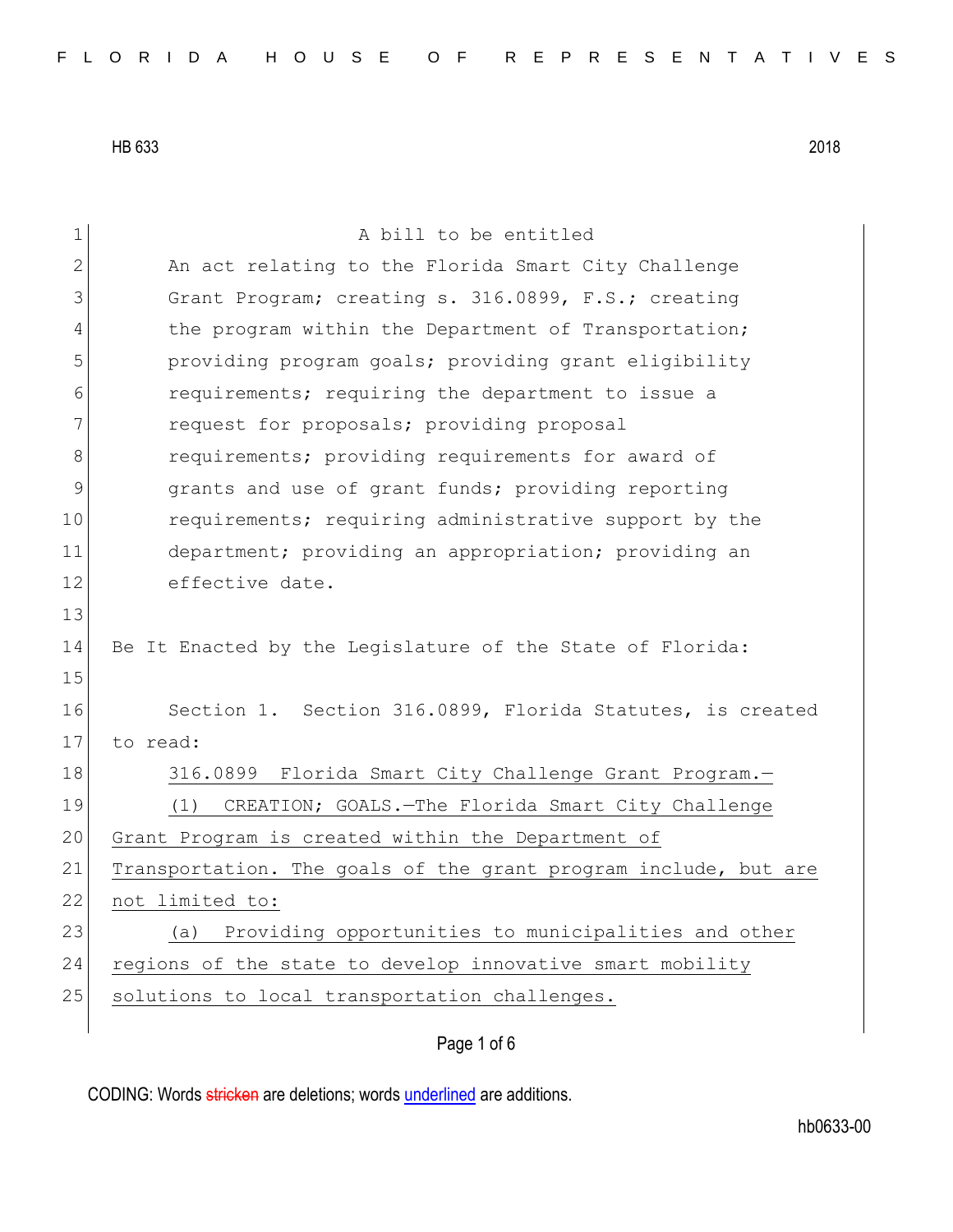26 (b) Deploying smart city technology that has an immediate 27 impact on the safe and efficient movement of people and goods 28 within municipalities and other regions of the state. 29 (c) Advancing autonomous, connected, and electric vehicle 30 readiness and deployment throughout the state. 31 (d) Providing enhanced education and workforce development 32 opportunities by deploying emerging technologies that support 33 the state's future workforce. 34 (e) Meeting the mobility needs of residents of this state, 35 particularly transportation disadvantaged persons as defined in 36 s. 427.011, by increasing access to and convenience of 37 transportation within municipalities and other regions of the 38 state. 39 (f) Facilitating the efficient movement of freight within 40 the state, especially in and around airports and seaports. 41 (g) Supporting the reduction or elimination of fossil fuel 42 consumption by relying on renewable energy sources and electric 43 technologies. 44 (h) Creating a smart mobility demonstration community in 45 the state that serves as a model for municipalities and other 46 regions nationwide. 47 (2) ELIGIBILITY REQUIREMENTS.-48 (a) The following entities may apply to the Department of 49 Transportation for a grant to fund projects under the Florida 50 Smart City Challenge Grant Program:

## Page 2 of 6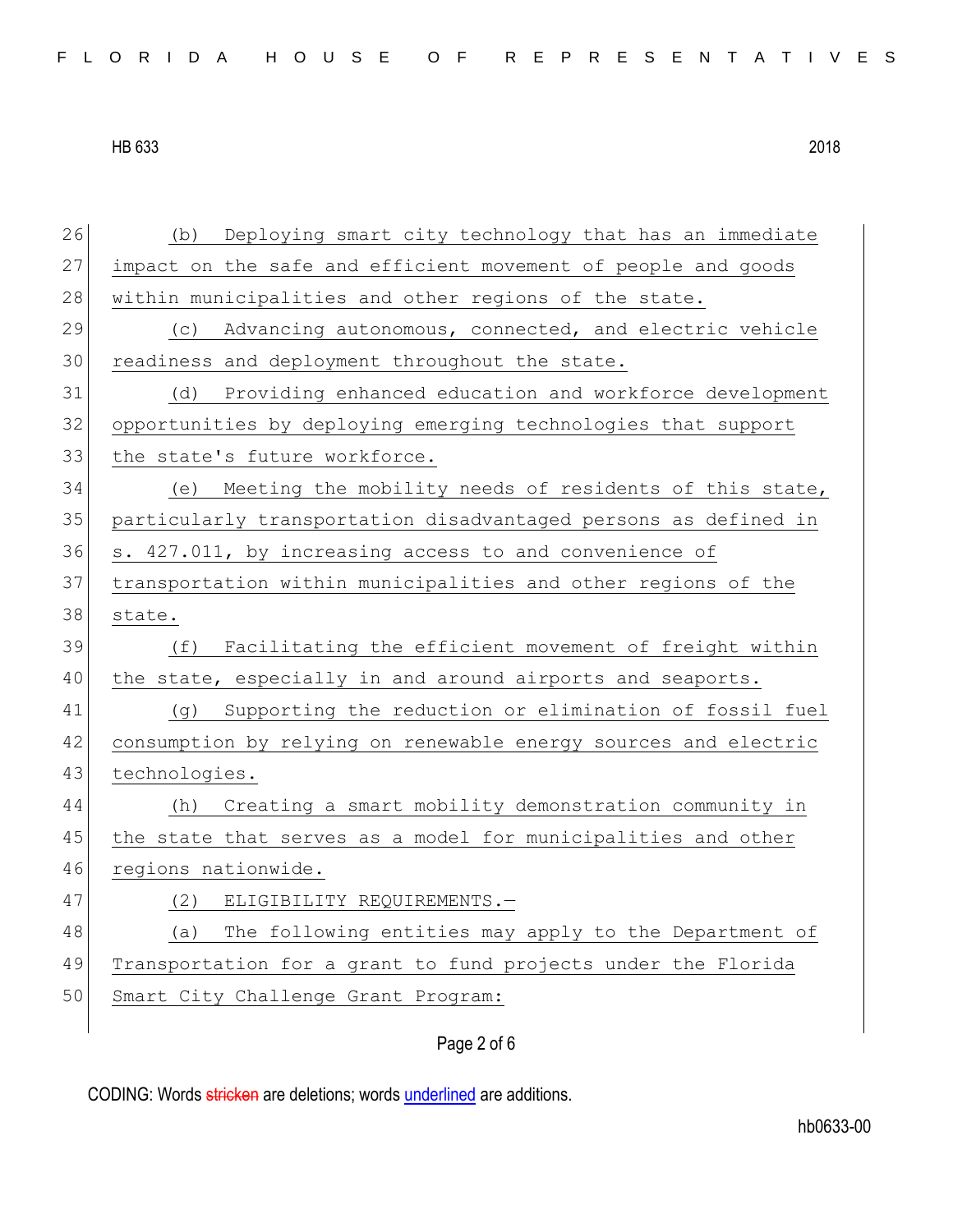51 1. A state, county, municipal, regional, or other agency 52 that is responsible for the movement of persons, goods, or 53 services within a defined geographical region, including an 54 entity created pursuant to chapter 343, chapter 348, or chapter 55 349. 56 2. A metropolitan planning organization or transportation 57 planning organization. Each entity responsible for deploying or 58 operating the project on behalf of a metropolitan planning 59 organization or transportation planning organization must submit 60 a letter to the department detailing its commitment to the 61 implementation, operation, and maintenance of the project. 62 3. A state university. 63 (b) An applicant for a Florida Smart City Challenge Grant 64 must have in place a plan or framework for the implementation of 65 the proposed project in at least one of the following 66 categories: 67 1. Autonomous vehicle deployment or demonstration. 68 2. Connected vehicle technology deployment. 69 3. Shared mobility services innovation and deployment. 70 4. Acceleration of the use of plug-in electric vehicles 71 and electric charging infrastructure. 72 (3) PROPOSALS.-By September 1, 2018, the Department of 73 Transportation shall issue a request for proposals for the award 74 of a Florida Smart City Challenge Grant. Each proposal submitted 75 to the department must include:

## Page 3 of 6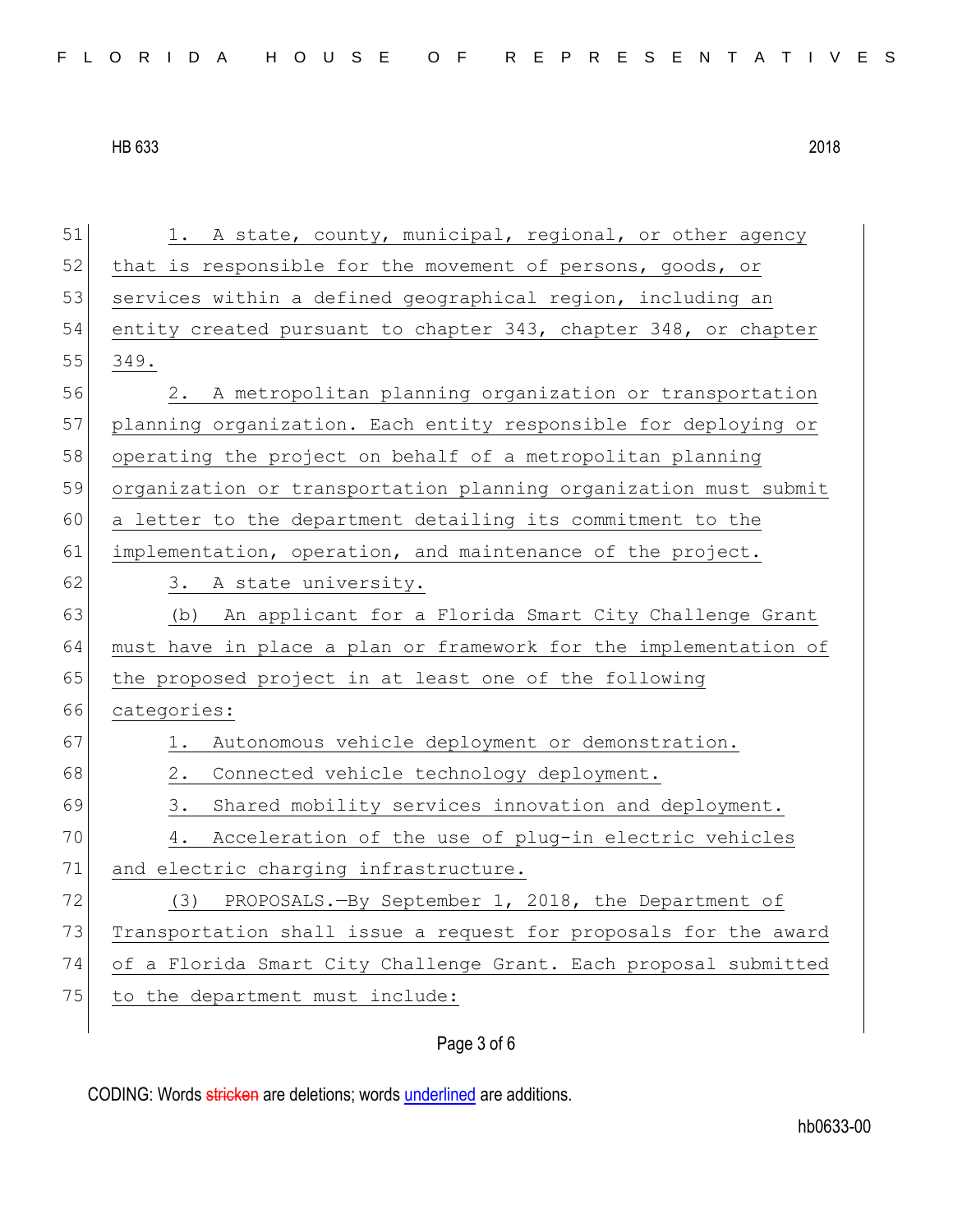76 (a) A statement by the applicant certifying that the 77 project will be implemented and operational within 2 years after 78 receipt of the grant. 79 (b) A plan for fulfilling documentation requirements under 80 the department's Statewide Systems Engineering Management Plan 81 within such 2-year period. 82 (c) A description of how operation and maintenance costs 83 for the project will be funded in order to ensure that the 84 department's investment in the project is sustained. 85 (d) A plan for evaluation of the project and the methods 86 by which such evaluation will be shared with residents of the 87 area served by the project. 88 (e) The procedure for integrating the project's 89 transportation-related data into the department's Data 90 Integration and Video Aggregation System. 91 (4) AWARD OF GRANTS. - The Department of Transportation may 92 award a Florida Smart City Challenge Grant to a maximum of three 93 recipients. Each award may not exceed \$6 million. The department 94 shall distribute the award to each recipient by January 1, 2019. 95 (a) The grant may fund up to 50 percent of project costs. 96 Grant funds must be used exclusively for costs associated with 97 implementation of the project and may not be used for costs 98 associated with operation, maintenance, or evaluation of the 99 project. 100 (b) In selecting grant recipients, the department shall

Page 4 of 6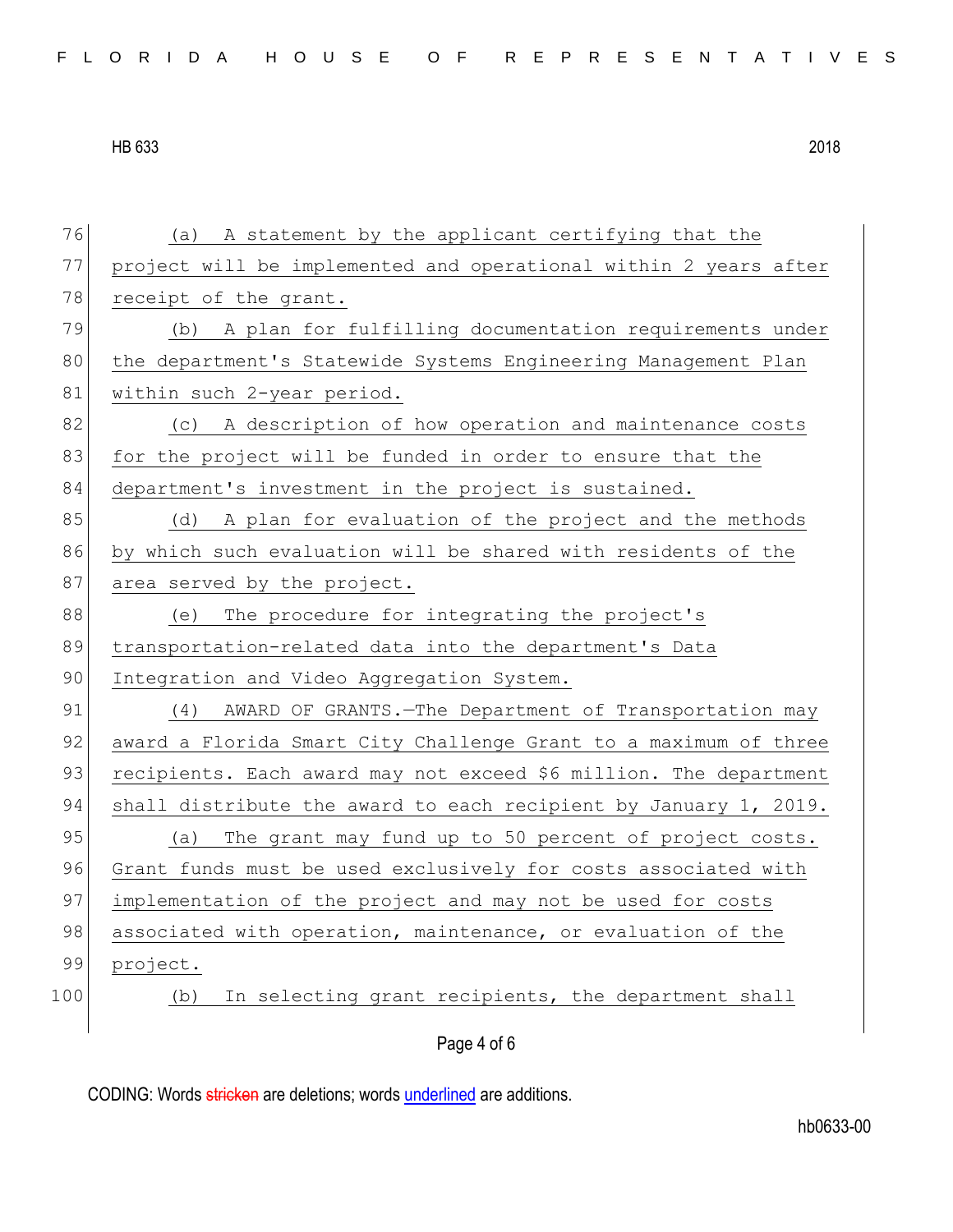| 101 | give priority to those proposals that demonstrate the            |
|-----|------------------------------------------------------------------|
| 102 | availability of matching funds from partner organizations to     |
| 103 | fund the remaining 50 percent of project costs and that include  |
| 104 | a plan for documenting the acquisition and expenditure of such   |
| 105 | matching funds. For purposes of this paragraph, "matching funds" |
| 106 | includes in-kind services, goods, equipment, or other noncash    |
| 107 | contributions calculated at fair market value.                   |
| 108 | The department shall give further priority to those<br>1.        |
| 109 | proposals that include matching funds from private-sector        |
| 110 | partner organizations; however, local public funds may also be   |
| 111 | used.                                                            |
| 112 | 2.<br>Matching funds may be used for costs associated with       |
| 113 | operation, maintenance, and evaluation of the project.           |
| 114 | 3. A grant recipient that receives matching funds must           |
| 115 | document the contribution of such funds in a quarterly report    |
| 116 | that details the manner in which the value of such contribution  |
| 117 | is calculated.                                                   |
| 118 | (5) REPORTING REQUIREMENTS.-                                     |
| 119 | (a) Each recipient of a Florida Smart City Challenge Grant       |
| 120 | must submit a quarterly report to the Department of              |
| 121 | Transportation regarding the development, implementation, and    |
| 122 | operation of the project. Such report must include information   |
| 123 | documented pursuant to subparagraph (4) (b) 3.                   |
| 124 | The Department of Transportation must submit a<br>(b)            |
| 125 | quarterly report to the President of the Senate and the Speaker  |
|     |                                                                  |

Page 5 of 6